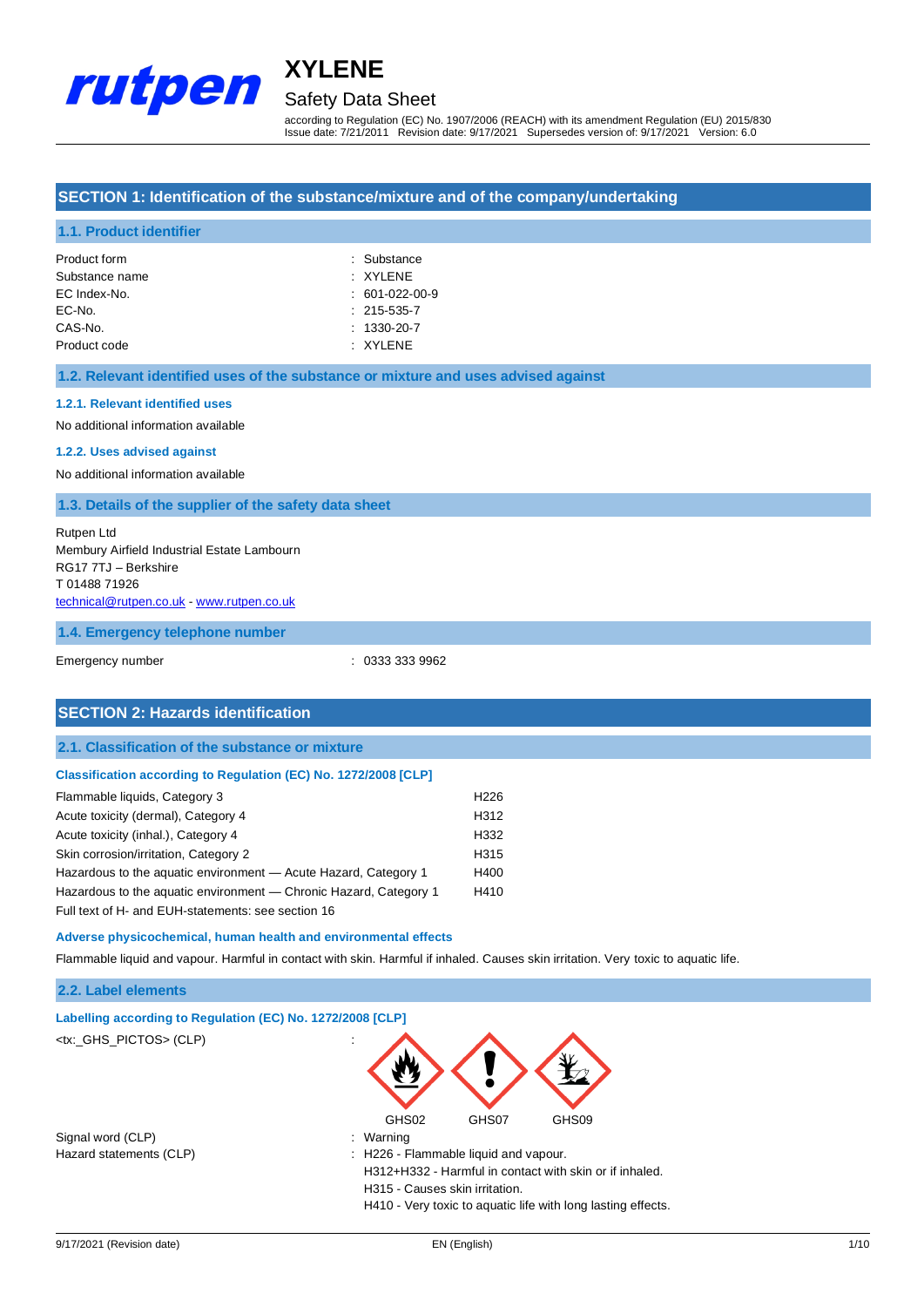## Safety Data Sheet

according to Regulation (EC) No. 1907/2006 (REACH) with its amendment Regulation (EU) 2015/830

| Precautionary statements (CLP) | : P210 - Keep away from heat, hot surfaces, sparks, open flames and other ignition sources.<br>No smoking.<br>P261 - Avoid breathing dust/fume/gas/mist/vapours/spray.<br>P264 - Wash hands, forearms and face thoroughly after handling.<br>P280 - Wear protective gloves/protective clothing/eye protection/face protection/hearing<br>protection.<br>P321 - Specific treatment (see supplemental first aid instruction on this label).<br>P391 - Collect spillage. |
|--------------------------------|-----------------------------------------------------------------------------------------------------------------------------------------------------------------------------------------------------------------------------------------------------------------------------------------------------------------------------------------------------------------------------------------------------------------------------------------------------------------------|
|                                |                                                                                                                                                                                                                                                                                                                                                                                                                                                                       |

#### **2.3. Other hazards**

No additional information available

#### **SECTION 3: Composition/information on ingredients**

| 3.1. Substances |                   |
|-----------------|-------------------|
| Name            | $\cdot$ XYI FNF   |
| CAS-No.         | $: 1330 - 20 - 7$ |
| EC-No.          | $: 215 - 535 - 7$ |
| EC Index-No.    | $: 601-022-00-9$  |

| <b>Name</b> | <b>Product identifier</b>                                             | $\frac{9}{6}$ | <b>Classification according to</b><br>Regulation (EC) No. 1272/2008<br><b>ICLPI</b>                                                                        |
|-------------|-----------------------------------------------------------------------|---------------|------------------------------------------------------------------------------------------------------------------------------------------------------------|
| xylene      | CAS-No.: 1330-20-7<br>EC-No.: 215-535-7<br>EC Index-No.: 601-022-00-9 | 100           | Flam. Lig. 3, H226<br>Acute Tox. 4 (Dermal), H312<br>Acute Tox. 4 (Inhalation), H332<br>Acute Tox. 4 (Inhalation: dust, mist), H332<br>Skin Irrit. 2, H315 |

Full text of H- and EUH-statements: see section 16

#### **3.2. Mixtures**

Not applicable

### **SECTION 4: First aid measures**

| 4.1. Description of first aid measures                                          |                                                                                                                                             |
|---------------------------------------------------------------------------------|---------------------------------------------------------------------------------------------------------------------------------------------|
| First-aid measures general                                                      | : Call a poison center or a doctor if you feel unwell.                                                                                      |
| First-aid measures after inhalation                                             | : Remove person to fresh air and keep comfortable for breathing. Call a poison center or a<br>doctor if you feel unwell.                    |
| First-aid measures after skin contact                                           | : Rinse skin with water/shower. Take off immediately all contaminated clothing. If skin<br>irritation occurs: Get medical advice/attention. |
| First-aid measures after eye contact                                            | : Rinse eyes with water as a precaution.                                                                                                    |
| First-aid measures after ingestion                                              | : Call a poison center or a doctor if you feel unwell.                                                                                      |
| 4.2. Most important symptoms and effects, both acute and delayed                |                                                                                                                                             |
| Symptoms/effects after skin contact                                             | $:$ Irritation.                                                                                                                             |
| 4.3. Indication of any immediate medical attention and special treatment needed |                                                                                                                                             |

Treat symptomatically.

| <b>SECTION 5: Firefighting measures</b> |                                                  |
|-----------------------------------------|--------------------------------------------------|
| 5.1. Extinguishing media                |                                                  |
| Suitable extinguishing media            | : Water spray. Dry powder. Foam. Carbon dioxide. |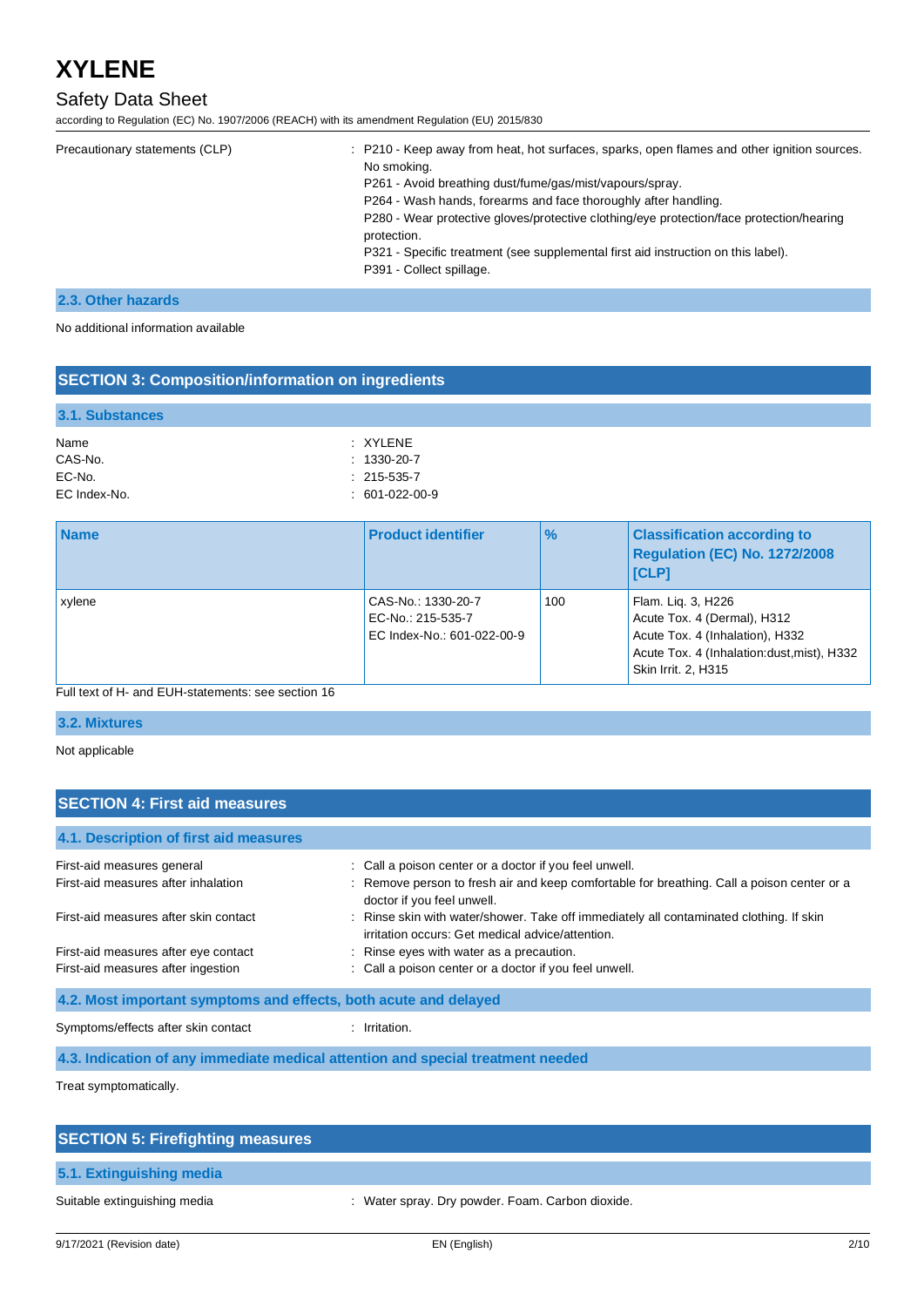## Safety Data Sheet

according to Regulation (EC) No. 1907/2006 (REACH) with its amendment Regulation (EU) 2015/830

| 5.2. Special hazards arising from the substance or mixture      |                                                                                                                                             |  |
|-----------------------------------------------------------------|---------------------------------------------------------------------------------------------------------------------------------------------|--|
| Fire hazard<br>Hazardous decomposition products in case of fire | $\therefore$ Flammable liquid and vapour.<br>: Toxic fumes may be released.                                                                 |  |
| 5.3. Advice for firefighters                                    |                                                                                                                                             |  |
| Protection during firefighting                                  | : Do not attempt to take action without suitable protective equipment. Self-contained<br>breathing apparatus. Complete protective clothing. |  |

| <b>SECTION 6: Accidental release measures</b>                            |                                                                                                                                                                        |  |
|--------------------------------------------------------------------------|------------------------------------------------------------------------------------------------------------------------------------------------------------------------|--|
| 6.1. Personal precautions, protective equipment and emergency procedures |                                                                                                                                                                        |  |
| 6.1.1. For non-emergency personnel                                       |                                                                                                                                                                        |  |
| Emergency procedures                                                     | : Ventilate spillage area. No open flames, no sparks, and no smoking. Avoid contact with<br>skin, eyes and clothing. Avoid breathing dust/fume/gas/mist/vapours/spray. |  |
| 6.1.2. For emergency responders                                          |                                                                                                                                                                        |  |
| Protective equipment                                                     | : Do not attempt to take action without suitable protective equipment. For further information<br>refer to section 8: "Exposure controls/personal protection".         |  |

| Avoid release to the environment.                         |                                                                                                                       |
|-----------------------------------------------------------|-----------------------------------------------------------------------------------------------------------------------|
| 6.3. Methods and material for containment and cleaning up |                                                                                                                       |
| For containment<br>Methods for cleaning up                | : Collect spillage.<br>: Take up liquid spill into absorbent material. Notify authorities if product enters sewers or |
| Other information                                         | public waters.<br>: Dispose of materials or solid residues at an authorized site.                                     |
| 6.4. Reference to other sections                          |                                                                                                                       |

For further information refer to section 13.

**6.2. Environmental precautions**

| <b>SECTION 7: Handling and storage</b>                            |                                                                                                                                                                                                                                                                                                                                                                                                                                                                                                                                                                                                                                                                        |  |  |
|-------------------------------------------------------------------|------------------------------------------------------------------------------------------------------------------------------------------------------------------------------------------------------------------------------------------------------------------------------------------------------------------------------------------------------------------------------------------------------------------------------------------------------------------------------------------------------------------------------------------------------------------------------------------------------------------------------------------------------------------------|--|--|
| 7.1. Precautions for safe handling                                |                                                                                                                                                                                                                                                                                                                                                                                                                                                                                                                                                                                                                                                                        |  |  |
| Precautions for safe handling<br>Hygiene measures                 | Keep away from heat, hot surfaces, sparks, open flames and other ignition sources. No<br>smoking. Ground/bond container and receiving equipment. Use only non-sparking tools.<br>Take precautionary measures against static discharge. Flammable vapours may<br>accumulate in the container. Use explosion-proof equipment. Wear personal protective<br>equipment. Do not get in eyes, on skin, or on clothing. Use only outdoors or in a well-<br>ventilated area. Avoid breathing dust/fume/gas/mist/vapours/spray.<br>Wash contaminated clothing before reuse. Do not eat, drink or smoke when using this<br>product. Always wash hands after handling the product. |  |  |
| 7.2. Conditions for safe storage, including any incompatibilities |                                                                                                                                                                                                                                                                                                                                                                                                                                                                                                                                                                                                                                                                        |  |  |
| Technical measures<br>Storage conditions                          | : Ground/bond container and receiving equipment.<br>Store in a well-ventilated place. Keep cool. Keep container tightly closed.                                                                                                                                                                                                                                                                                                                                                                                                                                                                                                                                        |  |  |
| 7.3. Specific end use(s)                                          |                                                                                                                                                                                                                                                                                                                                                                                                                                                                                                                                                                                                                                                                        |  |  |

No additional information available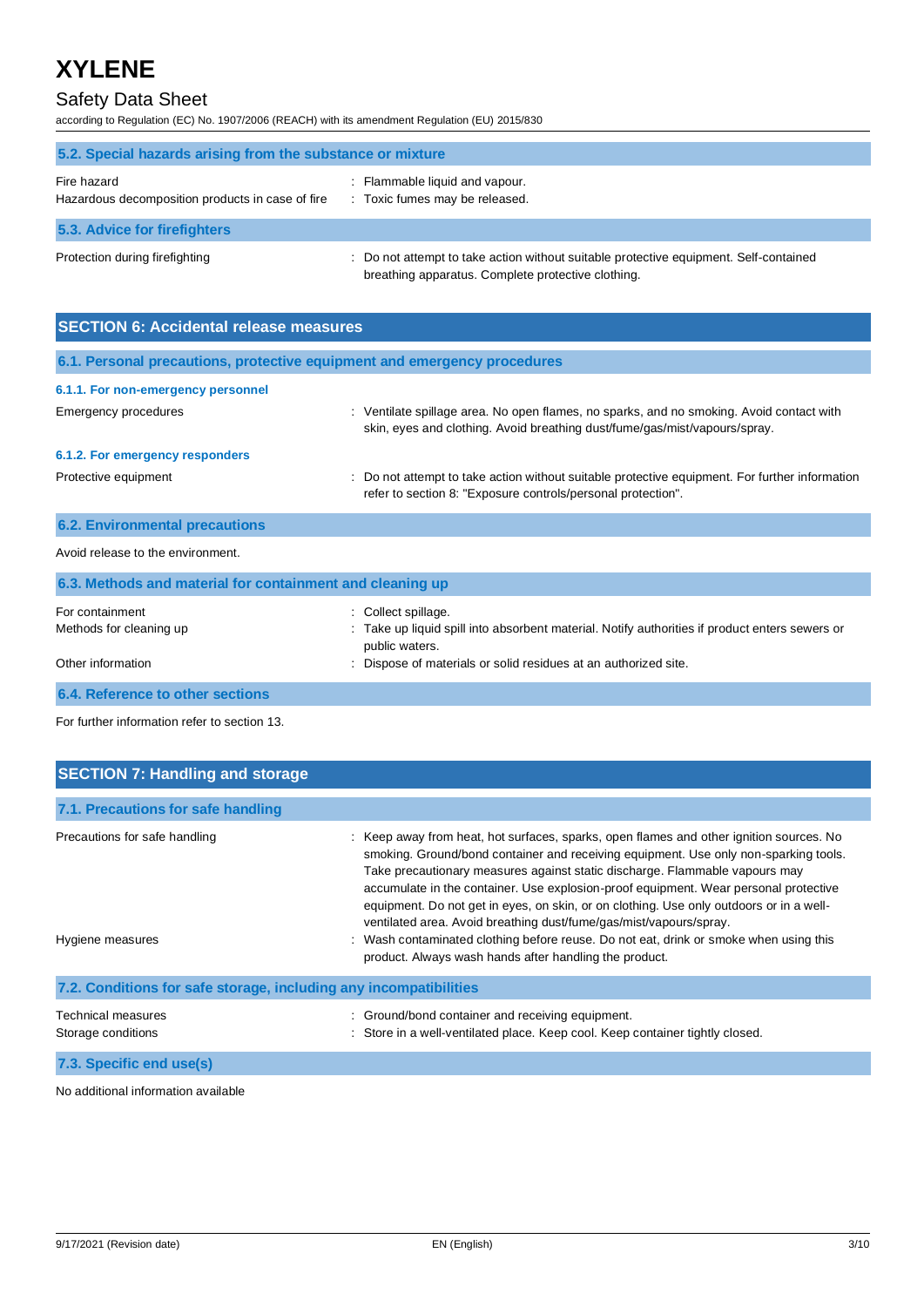### Safety Data Sheet

according to Regulation (EC) No. 1907/2006 (REACH) with its amendment Regulation (EU) 2015/830

#### **SECTION 8: Exposure controls/personal protection**

#### **8.1. Control parameters**

#### **8.1.1 National occupational exposure and biological limit values**

No additional information available

**8.1.2. Recommended monitoring procedures**

No additional information available

#### **8.1.3. Air contaminants formed**

No additional information available

#### **8.1.4. DNEL and PNEC**

No additional information available

#### **8.1.5. Control banding**

No additional information available

**8.2. Exposure controls**

#### **8.2.1. Appropriate engineering controls**

#### **Appropriate engineering controls:**

Ensure good ventilation of the work station.

#### **8.2.2. Personal protection equipment**

#### **Personal protective equipment symbol(s):**



#### **8.2.2.1. Eye and face protection**

**Eye protection:** Safety glasses

#### **8.2.2.2. Skin protection**

**Skin and body protection:** Wear suitable protective clothing

**Hand protection:** Protective gloves

#### **8.2.2.3. Respiratory protection**

#### **Respiratory protection:**

[In case of inadequate ventilation] wear respiratory protection.

#### **8.2.2.4. Thermal hazards**

No additional information available

#### **8.2.3. Environmental exposure controls**

#### **Environmental exposure controls:**

Avoid release to the environment.

| <b>SECTION 9: Physical and chemical properties</b> |                                                            |  |
|----------------------------------------------------|------------------------------------------------------------|--|
|                                                    | 9.1. Information on basic physical and chemical properties |  |
| Physical state                                     | : Liauid                                                   |  |
| Colour                                             | : Colourless.                                              |  |
| Odour                                              | : aromatic hydrocarbons.                                   |  |

Odour threshold in the state of the state of the state of the Solomon state of the Solomon state of the Solomon Solomon state of the Solomon state of the Solomon state of the Solomon state of the Solomon state of the Solom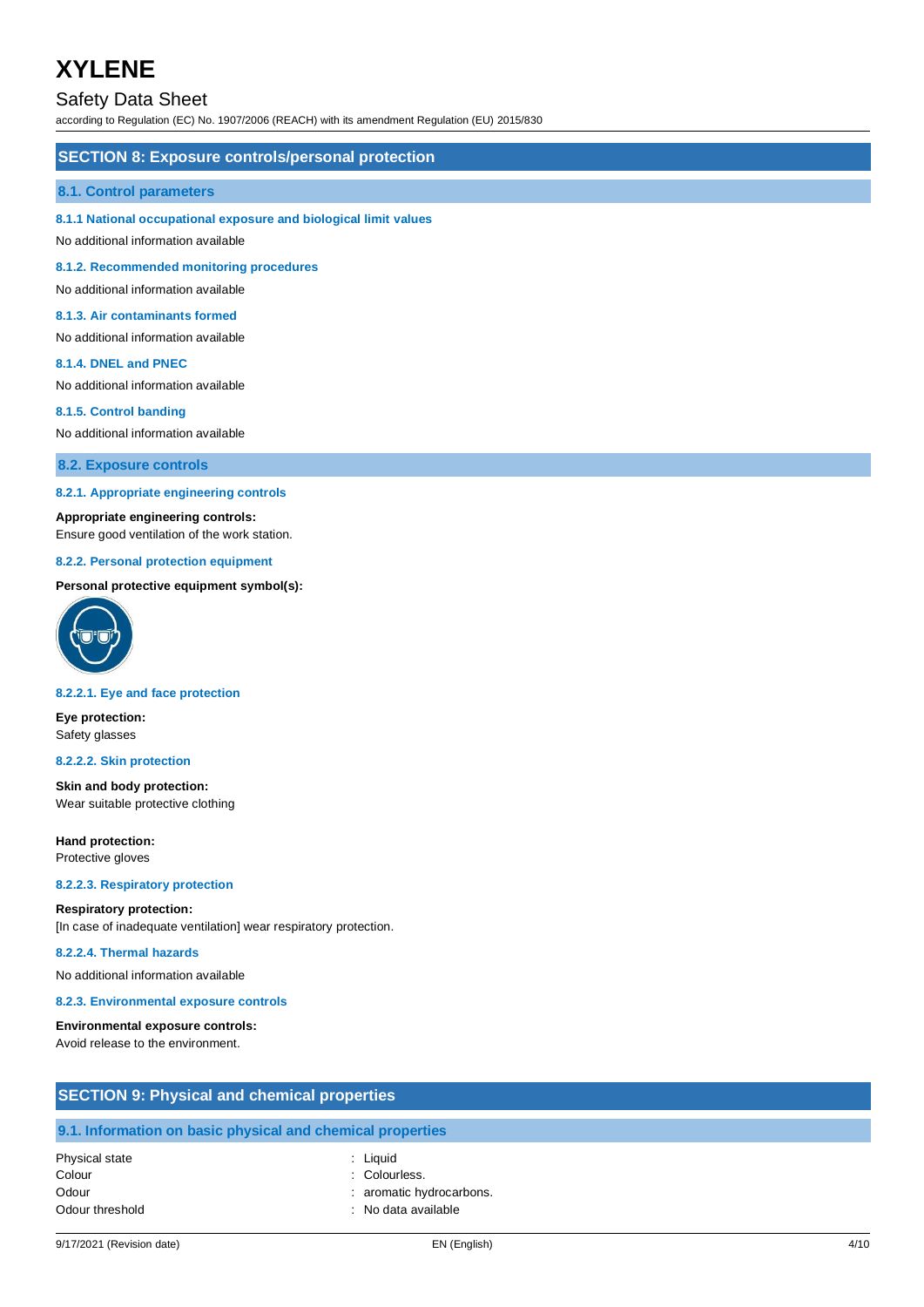## Safety Data Sheet

according to Regulation (EC) No. 1907/2006 (REACH) with its amendment Regulation (EU) 2015/830

| рH<br>Relative evaporation rate (butylacetate=1)<br>Melting point | No data available<br>No data available<br>$-93 - 13$<br>No data available |
|-------------------------------------------------------------------|---------------------------------------------------------------------------|
| Freezing point<br>Boiling point                                   | $136 - 144$ °C                                                            |
| Flash point                                                       | : $23 - 27$ °C                                                            |
| Auto-ignition temperature                                         | : >432                                                                    |
| Decomposition temperature                                         | No data available                                                         |
| Flammability (solid, gas)                                         | Not applicable                                                            |
| Vapour pressure                                                   | No data available                                                         |
| Relative vapour density at 20 °C                                  | <=9.5hPa 20                                                               |
| Relative density                                                  | $0.860 - 0.880$                                                           |
| Solubility                                                        | No data available                                                         |
| Partition coefficient n-octanol/water (Log Pow)                   | No data available                                                         |
| Viscosity, kinematic                                              | No data available                                                         |
| Viscosity, dynamic                                                | No data available                                                         |
| Explosive properties                                              | No data available                                                         |
| Oxidising properties                                              | No data available                                                         |
| Explosive limits                                                  | No data available                                                         |

#### **9.2. Other information**

No additional information available

### **SECTION 10: Stability and reactivity**

### **10.1. Reactivity**

Flammable liquid and vapour.

**10.2. Chemical stability**

Stable under normal conditions.

**10.3. Possibility of hazardous reactions**

No dangerous reactions known under normal conditions of use.

**10.4. Conditions to avoid**

Avoid contact with hot surfaces. Heat. No flames, no sparks. Eliminate all sources of ignition.

**10.5. Incompatible materials**

No additional information available

**10.6. Hazardous decomposition products**

Under normal conditions of storage and use, hazardous decomposition products should not be produced.

### **SECTION 11: Toxicological information**

| 11.1 Information on toxicological effects                                       |                                                                                         |
|---------------------------------------------------------------------------------|-----------------------------------------------------------------------------------------|
| Acute toxicity (oral)<br>Acute toxicity (dermal)<br>Acute toxicity (inhalation) | : Not classified<br>$\therefore$ Harmful in contact with skin.<br>: Harmful if inhaled. |
| <b>XYLENE (1330-20-7)</b>                                                       |                                                                                         |
| LD50 oral rat                                                                   | 4300 mg/kg                                                                              |
| LD50 oral                                                                       | 2119 mg/kg                                                                              |
| Skin corrosion/irritation                                                       | : Causes skin irritation.                                                               |
| Serious eye damage/irritation                                                   | : Not classified                                                                        |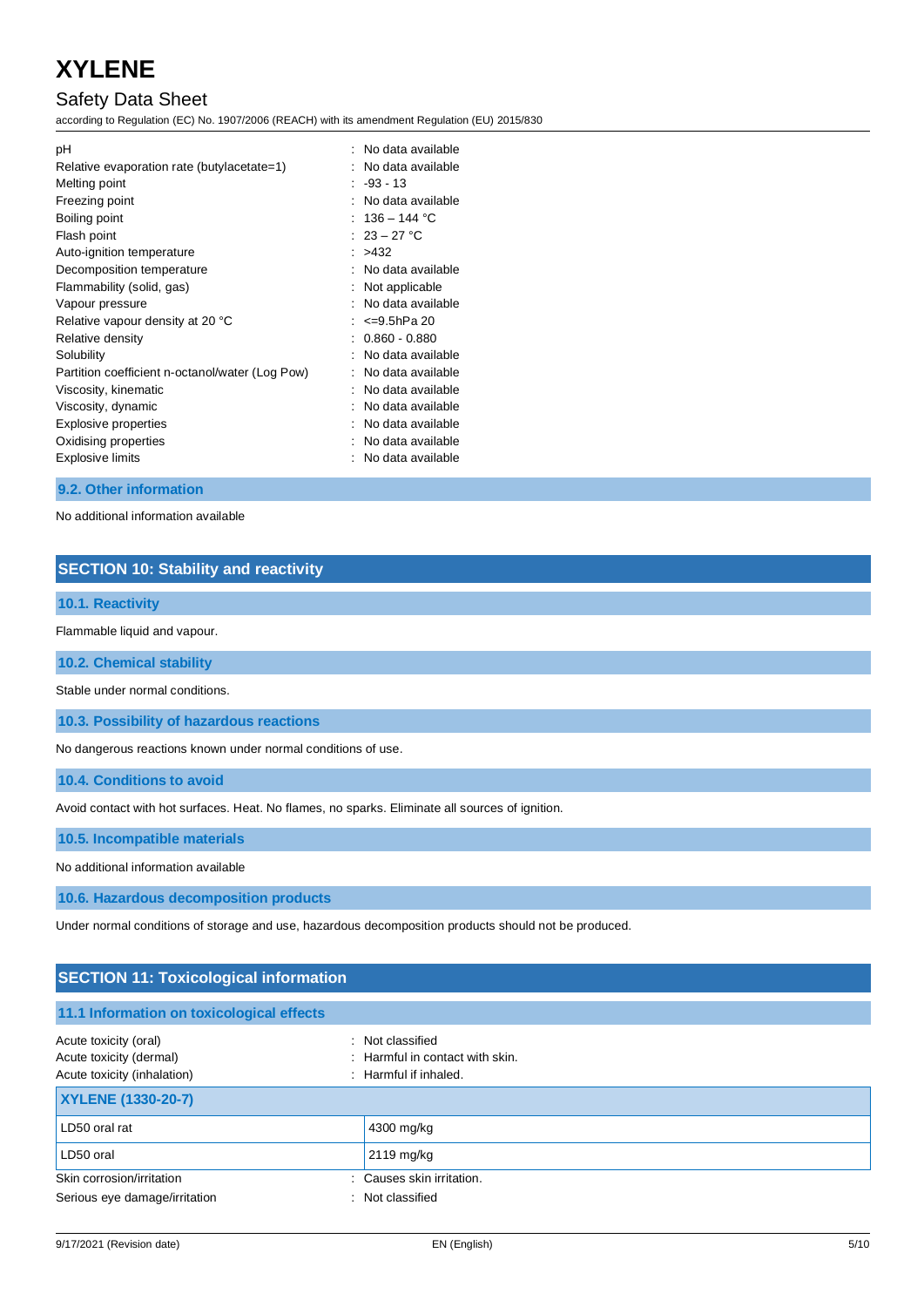## Safety Data Sheet

according to Regulation (EC) No. 1907/2006 (REACH) with its amendment Regulation (EU) 2015/830

| Respiratory or skin sensitisation<br>: Not classified |  |
|-------------------------------------------------------|--|
| Germ cell mutagenicity<br>: Not classified            |  |
| Carcinogenicity<br>: Not classified                   |  |
| Reproductive toxicity<br>Not classified               |  |
| STOT-single exposure<br>: Not classified              |  |
| STOT-repeated exposure<br>: Not classified            |  |
| Aspiration hazard<br>: Not classified                 |  |

## **SECTION 12: Ecological information**

| 12.1. Toxicity                                                                                                                                                             |                                                                                                                           |  |
|----------------------------------------------------------------------------------------------------------------------------------------------------------------------------|---------------------------------------------------------------------------------------------------------------------------|--|
| Ecology - general<br>Hazardous to the aquatic environment, short-term<br>(acute)<br>Hazardous to the aquatic environment, long-term<br>(chronic)<br>Not rapidly degradable | : Very toxic to aquatic life.<br>: Very toxic to aquatic life.<br>: Very toxic to aquatic life with long lasting effects. |  |
| XYLENE (1330-20-7)                                                                                                                                                         |                                                                                                                           |  |
| LC50 - Fish [1]                                                                                                                                                            | $2.6$ mg/l                                                                                                                |  |
| EC50 - Other aquatic organisms [1]                                                                                                                                         | 1 $mg/l$                                                                                                                  |  |
| 12.2. Persistence and degradability                                                                                                                                        |                                                                                                                           |  |
| No additional information available                                                                                                                                        |                                                                                                                           |  |
| 12.3. Bioaccumulative potential                                                                                                                                            |                                                                                                                           |  |
| No additional information available                                                                                                                                        |                                                                                                                           |  |
| 12.4. Mobility in soil                                                                                                                                                     |                                                                                                                           |  |
| No additional information available                                                                                                                                        |                                                                                                                           |  |
| 12.5. Results of PBT and vPvB assessment                                                                                                                                   |                                                                                                                           |  |
| No additional information available                                                                                                                                        |                                                                                                                           |  |
| 12.6. Other adverse effects                                                                                                                                                |                                                                                                                           |  |
| No additional information available                                                                                                                                        |                                                                                                                           |  |
|                                                                                                                                                                            |                                                                                                                           |  |
| <b>SECTION 13: Disposal considerations</b>                                                                                                                                 |                                                                                                                           |  |

### **13.1. Waste treatment methods**

Waste treatment methods : Dispose of contents/container in accordance with licensed collector's sorting instructions.

Additional information **interest in the container** : Flammable vapours may accumulate in the container.

| <b>SECTION 14: Transport information</b>         |                |                |                |                |
|--------------------------------------------------|----------------|----------------|----------------|----------------|
| In accordance with ADR / IMDG / IATA / ADN / RID |                |                |                |                |
| <b>ADR</b>                                       | <b>IMDG</b>    | <b>IATA</b>    | <b>ADN</b>     | <b>RID</b>     |
| 14.1. UN number                                  |                |                |                |                |
| <b>UN 1307</b>                                   | Not applicable | Not applicable | Not applicable | Not applicable |
| 14.2. UN proper shipping name                    |                |                |                |                |
| Not applicable                                   | Not applicable | Not applicable | Not applicable | Not applicable |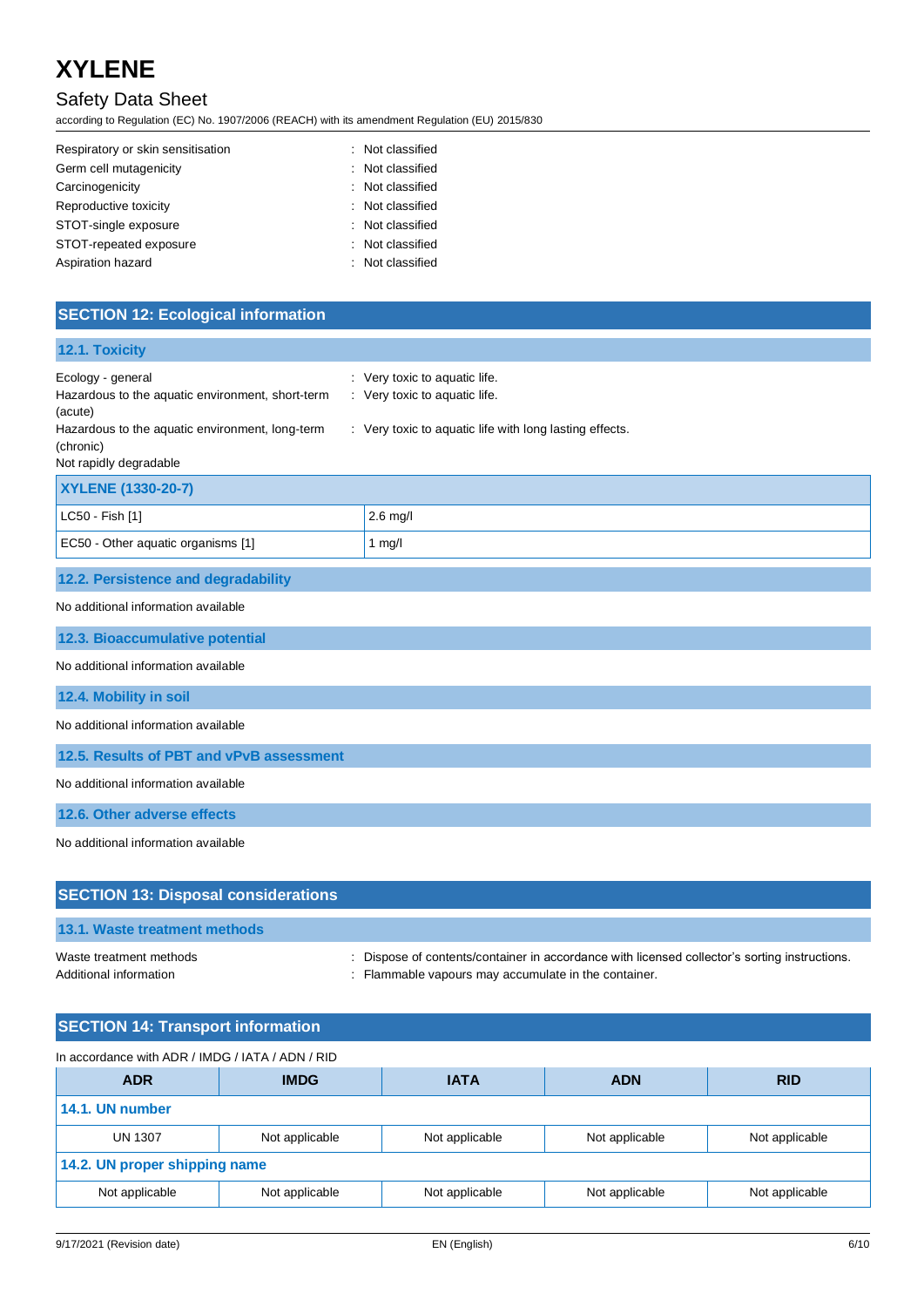### Safety Data Sheet

according to Regulation (EC) No. 1907/2006 (REACH) with its amendment Regulation (EU) 2015/830

| <b>ADR</b>                                           | <b>IMDG</b>    | <b>IATA</b>    | <b>ADN</b>     | <b>RID</b>     |
|------------------------------------------------------|----------------|----------------|----------------|----------------|
| <b>Transport document description</b>                |                |                |                |                |
| UN 1307, III,<br>ENVIRONMENTALLY<br><b>HAZARDOUS</b> | Not applicable | Not applicable | Not applicable | Not applicable |
| 14.3. Transport hazard class(es)                     |                |                |                |                |
| Not applicable                                       | Not applicable | Not applicable | Not applicable | Not applicable |
|                                                      | Not applicable | Not applicable | Not applicable | Not applicable |
| 14.4. Packing group                                  |                |                |                |                |
| $\mathsf{III}$                                       | Not applicable | Not applicable | Not applicable | Not applicable |
| <b>14.5. Environmental hazards</b>                   |                |                |                |                |
| Dangerous for the<br>environment: Yes                | Not applicable | Not applicable | Not applicable | Not applicable |
| No supplementary information available               |                |                |                |                |

**14.6. Special precautions for user**

#### **Overland transport**

No data available

**Transport by sea** Not applicable

**Air transport** Not applicable

**Inland waterway transport**

Not applicable

#### **Rail transport**

Not applicable

**14.7. Transport in bulk according to Annex II of Marpol and the IBC Code**

Not applicable

#### **SECTION 15: Regulatory information**

**15.1. Safety, health and environmental regulations/legislation specific for the substance or mixture**

#### **15.1.1. EU-Regulations**

No REACH Annex XVII restrictions

XYLENE is not on the REACH Candidate List

XYLENE is not on the REACH Annex XIV List

XYLENE is not subject to Regulation (EU) No 649/2012 of the European Parliament and of the Council of 4 july 2012 concerning the export and import of hazardous chemicals.

XYLENE is not subject to Regulation (EU) No 2019/1021 of the European Parliament and of the Council of 20 June 2019 on persistent organic pollutants

Contains no substance subject to Regulation (EU) 2019/1148 of the European Parliament and of the Council of 20 June 2019 on the marketing and use of explosives precursors.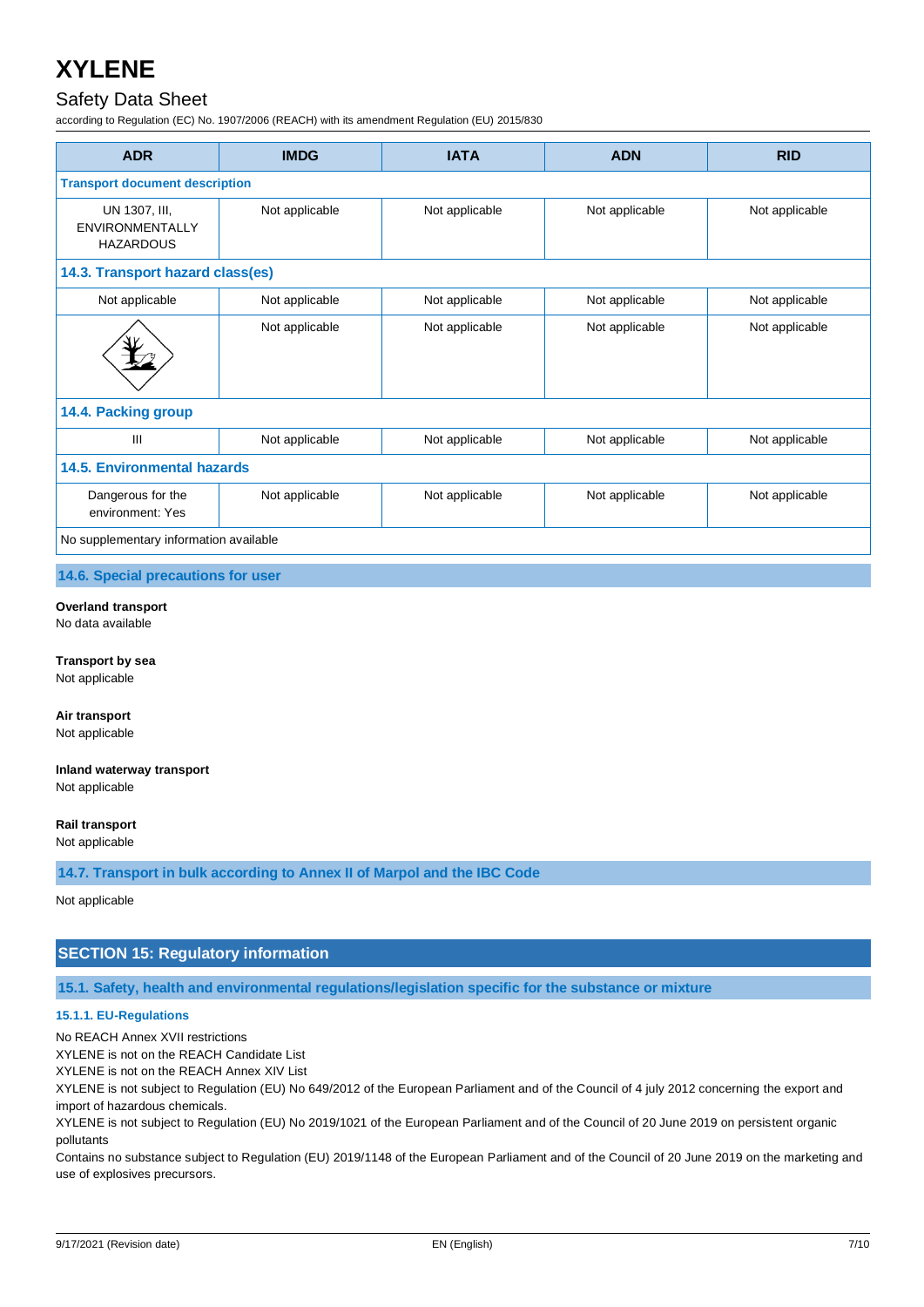### Safety Data Sheet

according to Regulation (EC) No. 1907/2006 (REACH) with its amendment Regulation (EU) 2015/830

#### **15.1.2. National regulations**

### **France**

#### **Occupational diseases**

| Occupational diseases |                                                                                                                                                                                                                                                                                                                                                                                                                                                                                                       |
|-----------------------|-------------------------------------------------------------------------------------------------------------------------------------------------------------------------------------------------------------------------------------------------------------------------------------------------------------------------------------------------------------------------------------------------------------------------------------------------------------------------------------------------------|
| Code                  | <b>Description</b>                                                                                                                                                                                                                                                                                                                                                                                                                                                                                    |
| RG 4 BIS              | Gastrointestinal disorders caused by benzene, toluene, xylenes and all products containing them                                                                                                                                                                                                                                                                                                                                                                                                       |
| <b>RG 84</b>          | Conditions caused by liquid organic solvents for professional use: saturated or unsaturated aliphatic or cyclic liquid<br>hydrocarbons and mixtures thereof; liquid halogenated hydrocarbons; nitrated derivatives of aliphatic hydrocarbons;<br>alcohols; glycols, glycol ethers; ketones; aldehydes; aliphatic and cyclic ethers, including tetrahydrofuran; esters;<br>dimethylformamide and dimethylacetamine; acetonitrile and propionitrile; pyridine; dimethylsulfone and<br>dimethylsulfoxide |

#### **Germany**

| Water hazard class (WGK)                           |             | : WGK 2, Significantly hazardous to water (Classification according to AwSV; ID No. 206)                                                                                               |
|----------------------------------------------------|-------------|----------------------------------------------------------------------------------------------------------------------------------------------------------------------------------------|
| Hazardous Incident Ordinance (12. BImSchV)         |             | : Is not subject of the Hazardous Incident Ordinance (12. BImSchV)                                                                                                                     |
| <b>Netherlands</b>                                 |             |                                                                                                                                                                                        |
| SZW-lijst van kankerverwekkende stoffen            |             | : The substance is not listed                                                                                                                                                          |
| SZW-lijst van mutagene stoffen                     |             | : The substance is not listed                                                                                                                                                          |
| SZW-lijst van reprotoxische stoffen – Borstvoeding |             | : The substance is not listed                                                                                                                                                          |
| SZW-lijst van reprotoxische stoffen -              |             | : The substance is not listed                                                                                                                                                          |
| Vruchtbaarheid                                     |             |                                                                                                                                                                                        |
| SZW-lijst van reprotoxische stoffen – Ontwikkeling |             | : XYLENE is listed                                                                                                                                                                     |
| <b>Denmark</b>                                     |             |                                                                                                                                                                                        |
| Class for fire hazard                              |             | $\therefore$ Class II-1                                                                                                                                                                |
| Store unit                                         | $: 5$ liter |                                                                                                                                                                                        |
| <b>Classification remarks</b>                      |             | : R10 <h226;h312+h332;h315;h410>; Emergency management guidelines for the storage<br/>of flammable liquids must be followed</h226;h312+h332;h315;h410>                                 |
| Danish National Regulations                        |             | : Young people below the age of 18 years are not allowed to use the product<br>Pregnant/breastfeeding women working with the product must not be in direct contact with<br>the product |
| <b>Switzerland</b>                                 |             |                                                                                                                                                                                        |
| Storage class (LK)                                 |             | : LK 3 - Flammable liquids                                                                                                                                                             |

**15.2. Chemical safety assessment**

No chemical safety assessment has been carried out

### **SECTION 16: Other information**

| <b>Abbreviations and acronyms:</b> |                                                                                                 |
|------------------------------------|-------------------------------------------------------------------------------------------------|
| <b>ADN</b>                         | European Agreement concerning the International Carriage of Dangerous Goods by Inland Waterways |
| <b>ADR</b>                         | European Agreement concerning the International Carriage of Dangerous Goods by Road             |
| ATE                                | <b>Acute Toxicity Estimate</b>                                                                  |
| <b>BCF</b>                         | Bioconcentration factor                                                                         |
| <b>BLV</b>                         | Biological limit value                                                                          |
| <b>BOD</b>                         | Biochemical oxygen demand (BOD)                                                                 |
| <b>COD</b>                         | Chemical oxygen demand (COD)                                                                    |
| <b>DMEL</b>                        | Derived Minimal Effect level                                                                    |
| <b>DNEL</b>                        | Derived-No Effect Level                                                                         |
| EC-No.                             | European Community number                                                                       |
| <b>EC50</b>                        | Median effective concentration                                                                  |
| EN                                 | European Standard                                                                               |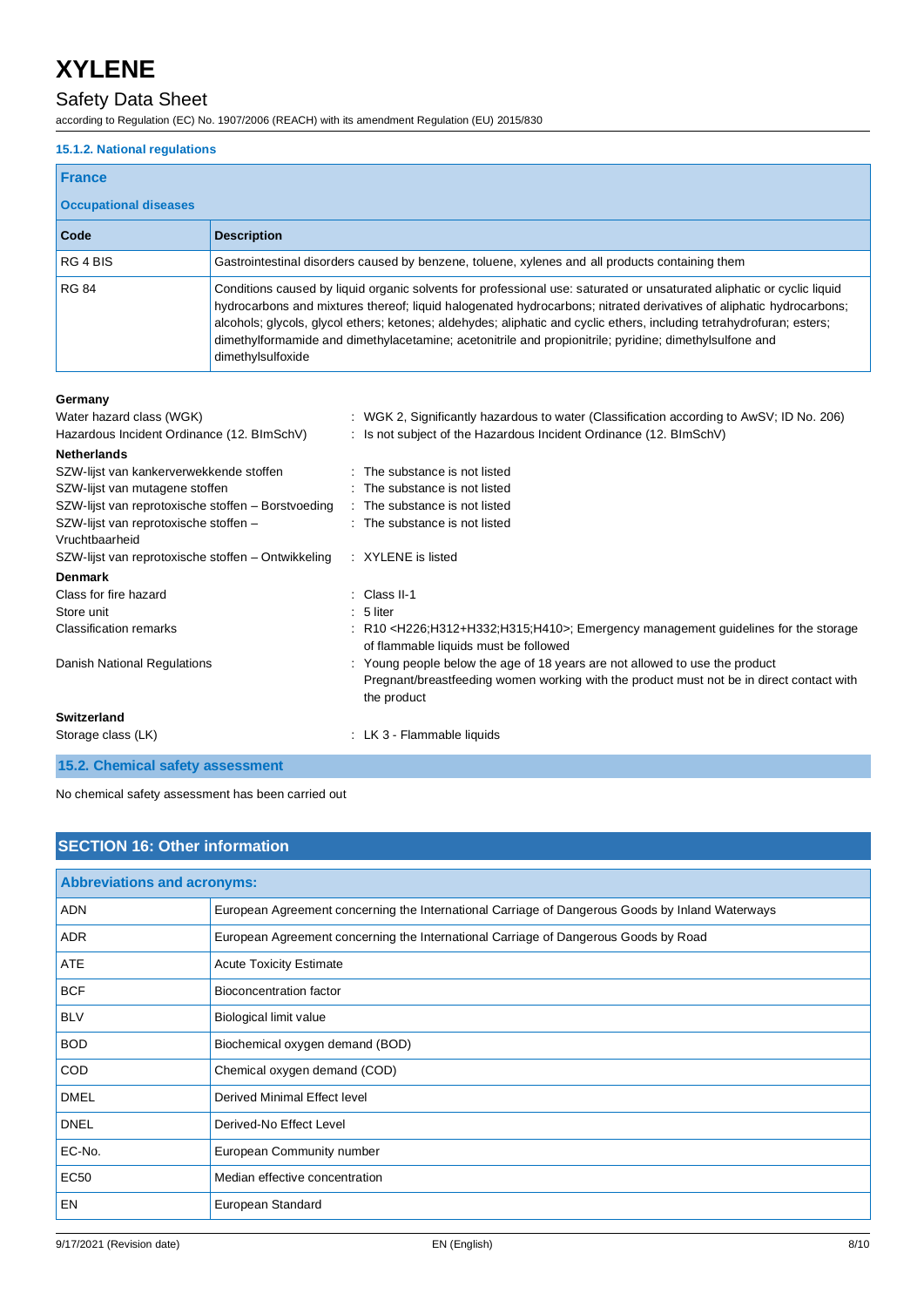## Safety Data Sheet

according to Regulation (EC) No. 1907/2006 (REACH) with its amendment Regulation (EU) 2015/830

| <b>Abbreviations and acronyms:</b> |                                                                              |  |
|------------------------------------|------------------------------------------------------------------------------|--|
| <b>IARC</b>                        | International Agency for Research on Cancer                                  |  |
| <b>IATA</b>                        | International Air Transport Association                                      |  |
| <b>IMDG</b>                        | International Maritime Dangerous Goods                                       |  |
| <b>LC50</b>                        | Median lethal concentration                                                  |  |
| LD50                               | Median lethal dose                                                           |  |
| <b>LOAEL</b>                       | Lowest Observed Adverse Effect Level                                         |  |
| <b>NOAEC</b>                       | No-Observed Adverse Effect Concentration                                     |  |
| <b>NOAEL</b>                       | No-Observed Adverse Effect Level                                             |  |
| <b>NOEC</b>                        | No-Observed Effect Concentration                                             |  |
| <b>OECD</b>                        | Organisation for Economic Co-operation and Development                       |  |
| <b>OEL</b>                         | Occupational Exposure Limit                                                  |  |
| PBT                                | Persistent Bioaccumulative Toxic                                             |  |
| <b>PNEC</b>                        | <b>Predicted No-Effect Concentration</b>                                     |  |
| <b>RID</b>                         | Regulations concerning the International Carriage of Dangerous Goods by Rail |  |
| <b>SDS</b>                         | Safety Data Sheet                                                            |  |
| <b>STP</b>                         | Sewage treatment plant                                                       |  |
| ThOD                               | Theoretical oxygen demand (ThOD)                                             |  |
| <b>TLM</b>                         | Median Tolerance Limit                                                       |  |
| <b>VOC</b>                         | Volatile Organic Compounds                                                   |  |
| CAS-No.                            | Chemical Abstract Service number                                             |  |
| N.O.S.                             | Not Otherwise Specified                                                      |  |
| vPvB                               | Very Persistent and Very Bioaccumulative                                     |  |
| ED                                 | Endocrine disrupting properties                                              |  |

| <b>Full text of H- and EUH-statements:</b> |                                                                   |
|--------------------------------------------|-------------------------------------------------------------------|
| Acute Tox. 4 (Dermal)                      | Acute toxicity (dermal), Category 4                               |
| Acute Tox. 4 (Inhalation)                  | Acute toxicity (inhal.), Category 4                               |
| Acute Tox, 4<br>(Inhalation:dust, mist)    | Acute toxicity (inhalation:dust, mist) Category 4                 |
| Aquatic Acute 1                            | Hazardous to the aquatic environment - Acute Hazard, Category 1   |
| Aquatic Chronic 1                          | Hazardous to the aquatic environment - Chronic Hazard, Category 1 |
| Flam. Liq. 3                               | Flammable liquids, Category 3                                     |
| H <sub>226</sub>                           | Flammable liquid and vapour.                                      |
| H312                                       | Harmful in contact with skin.                                     |
| H315                                       | Causes skin irritation.                                           |
| H332                                       | Harmful if inhaled.                                               |
| H400                                       | Very toxic to aquatic life.                                       |
| H410                                       | Very toxic to aquatic life with long lasting effects.             |
| Skin Irrit. 2                              | Skin corrosion/irritation, Category 2                             |

Safety Data Sheet (SDS), EU